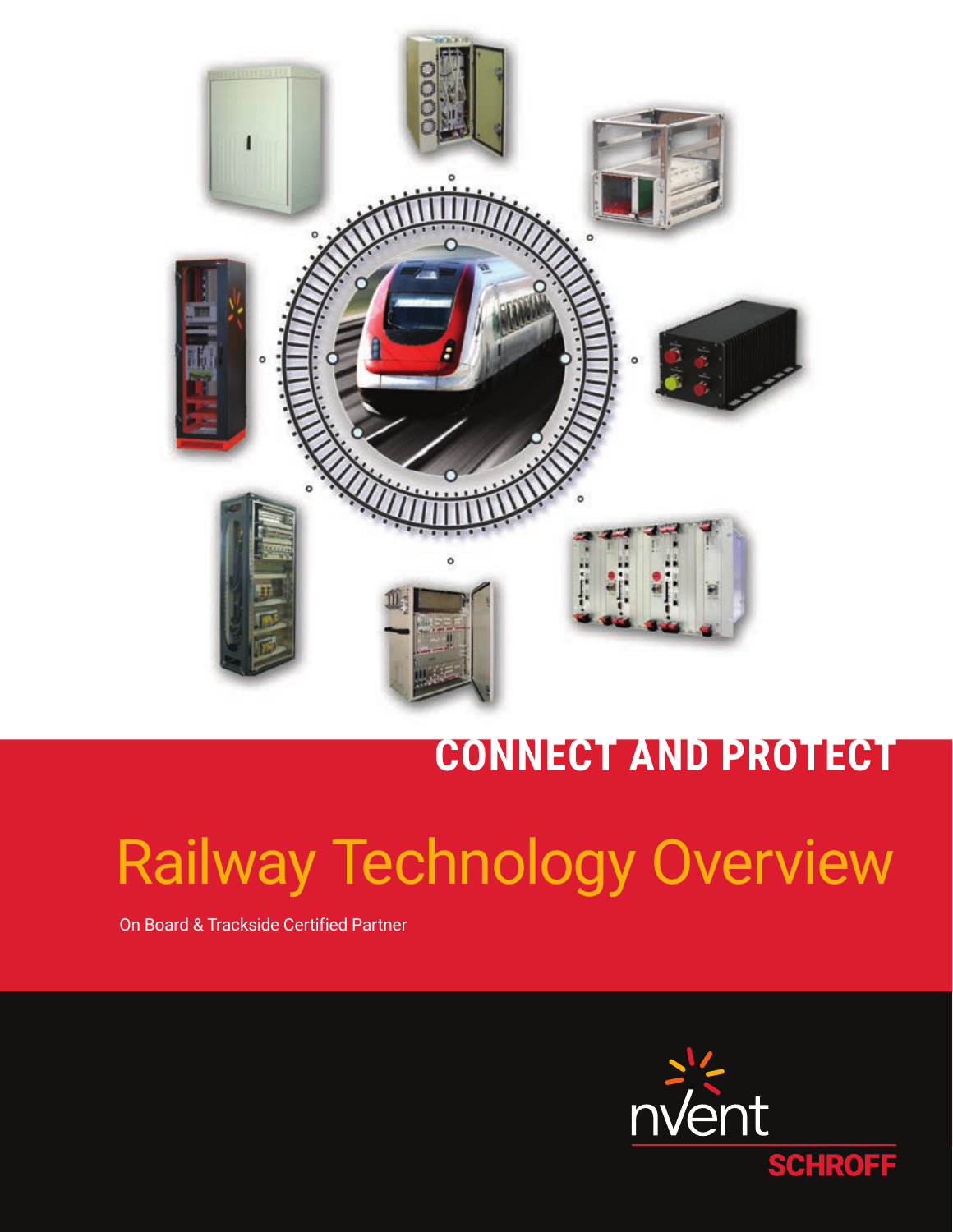### nVent Solutions for each Environment

**INDOOR - OUTDOOR - ON BOARD**



GSM-R



Ruggedized card retention up to 40G



On board Cabinet 10-40U Space saving swing frame option



Space saving mounting frame for subrack system.



European Train Control System / Vehicle On Board Computer



Conducted cooled With IP65 Integrated PSU & CPCI Backplane also communication BUS, also available to AAR specification

#### **ONBOARD**

#### **CABINET:**

EN15085, EN45545 in progress. EMC IEEE Std 299-2006, IEC 61587-3, up to IP55.

#### **SUBRACK:**

EN50155, wide T° range -40°C / + 85°C, -40°F / +185°F, dimension IEEE1101.11, BN411003, NF 61005, EN45545

#### **WALLMOUNT:**

EN15085/AWS, EN45545.

**COLORED AND AND READY** 

**COLORING**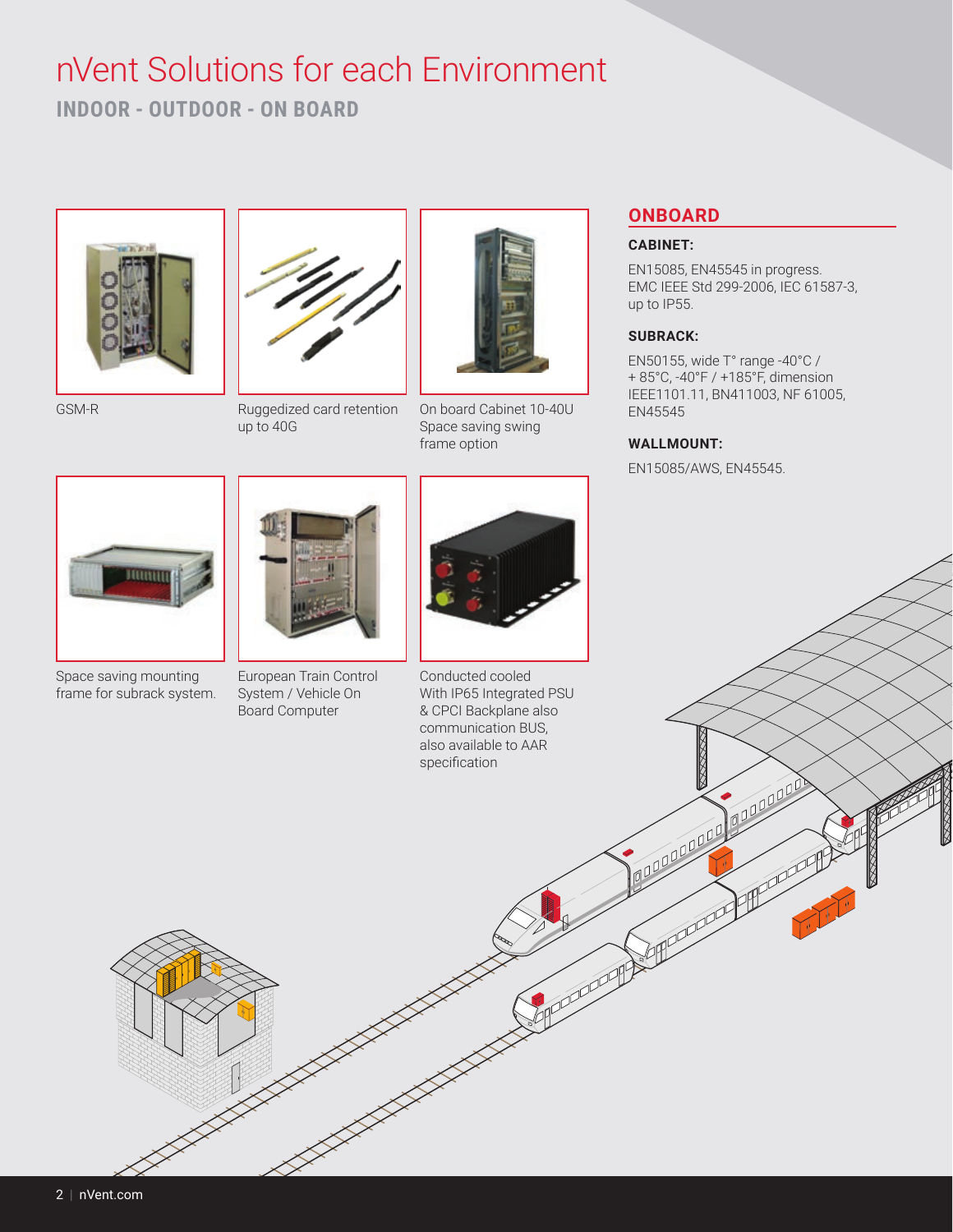#### **TRACKSIDE OUTDOOR**

#### **CABINET:**

IP55, Outdoor paint LSZH. Single or double walled construction. Solar load protection. Rain protection for maintenance. Cooling options include: passive and active

#### **WALLMOUNT:**

EN15085/AWS, EN45545, Door Opening up to 180° with locking latch. Wall and Pole mount options available. Aluminium, Mild and Stainless Steel. Cooling options include: passive and active.



Power distribution & High voltage detection



Axle counter, zone controller, wheel T°, track maintenance, interlocking.



Wi-fi, Access point, Fiber splicing, Wall & Pole mount options, Full Integration Service

#### **TRACKSIDE INDOOR**

#### **CABINET:**

Cenelec EN50125-3 & Arema 11.5.1 Class C for Shock and Vibration EN15085/AWS, LSZH (Tunnel). EMC IEEE Std 299-2006, IEC 61587-3, up to IP55. Cooling options include: passive and active.

#### **WALLMOUNT:**

EN15085/AWS, EN45545, Door Opening up to 180° with locking. Wall and Pole mount. Aluminium, Mild and Stainless Steel. Cooling options include: passive and active.



Interlocking Trackside CPCI Smart cooling fan tray





Signalling & Passenger information systems